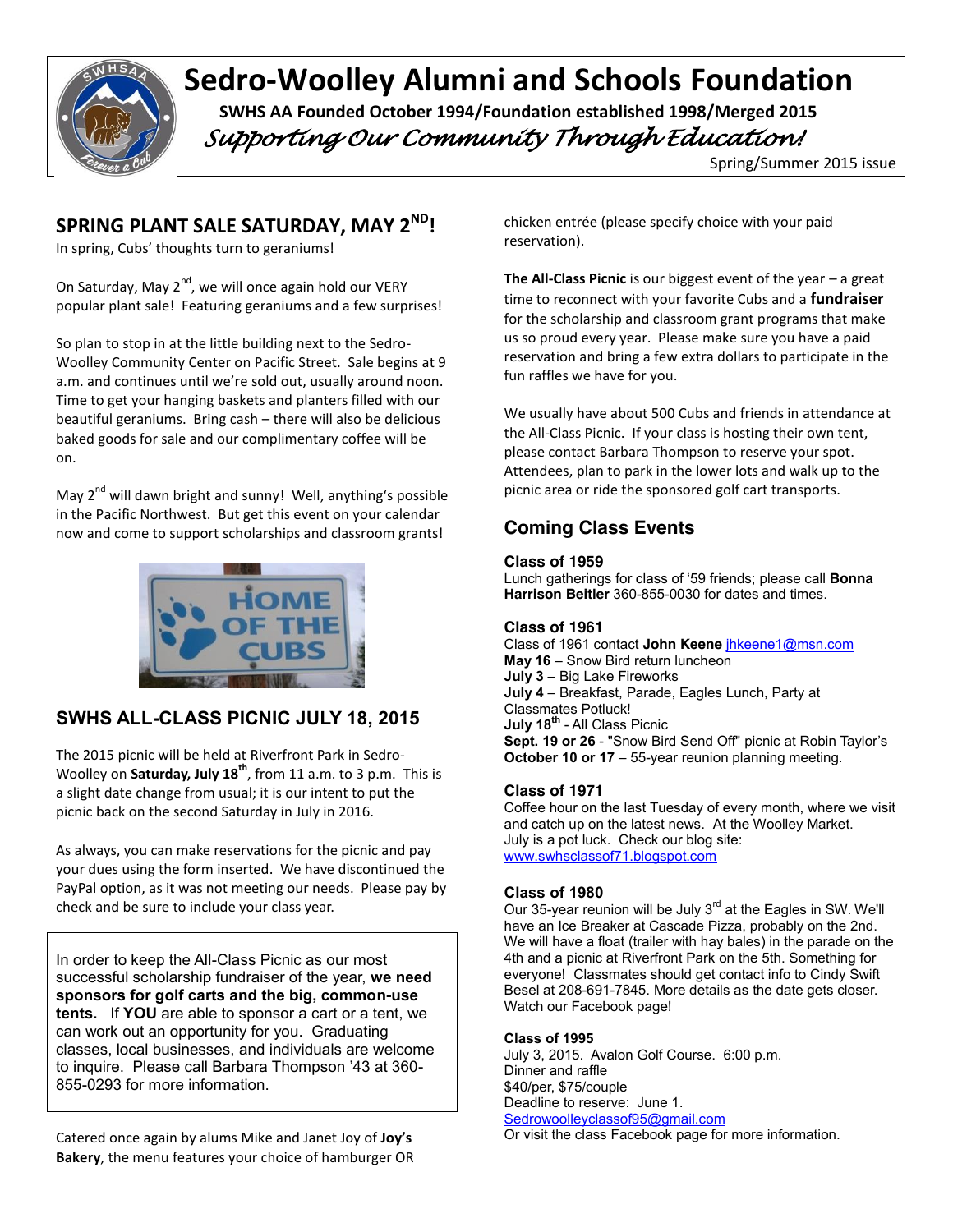## **S-W ALUMNI AND SCHOOLS FOUNDATION 2015 HARVEST HAPPENING**

**Dinner and Auction Fundraising Event Saturday, October 24, 2015 at 5:30 p.m. Eaglemont Golf Course Tickets: \$55 if purchased on or before 10/7 \$65 after 10/7**

**If you wish to sponsor a table or a specific part of the event, please contact the committee.** 

Funds raised at this event allow the Sedro-Woolley Alumni and Schools Foundation to fund educational grants for student-related projects and programs within the Sedro-Woolley schools for the next two years. We hope that you will join us in supporting this worthy cause and consider helping us in some way.

Please contact **Kellie Cargile**, **Cindy Brune**, or **Leah Friend** if you are interested in helping or have any questions.

kcargile@swsd.k12.wa.us cbrune@swsd.k12.wa.us leahmfriend@yahoo.com

Ways to Help:

- Attend the event
- Donate to the event
- Donate items for the auction
- x Volunteer to help at the event
- x Volunteer to help prepare for the event

This event plays an important role in supporting our students. Established in 1998, the Foundation was created to enhance the education for children in our district. Through the generosity of our community and staff, the Foundation has been able to provide funding "above and beyond" what school budgets allow and to date has gifted back over \$250,000!

#### **Recent Grant Awards**

Here is a partial list of recent grants. Be sure to ask a teacher about their classroom grant and the impact it has made on student learning!

SWHS Robotics Club Camp Orkila Scholarships District wide Credit Retrieval Support at SWHS Poet in Residence at Samish Biographies for kids at Lyman Single cylinder OSL engine for auto shop class at SWHS Biology Lab improvements at Job Corps Classroom library support at Clear Lake Sousaphone at SWHS Classroom listening library at Central SPED Classroom iPad at Evergreen

Classroom library books District-wide support Whiteboards and markers at Samish Pedal exerciser at Evergreen Keyboard skins at Clear Lake Classroom leveled readers at Mary Purcell Adaptive PE equipment at SWHS Plastic molecule sets at SWHS Read Naturally encore at Big Lake Microscopes at SSHS Xylophone at Cascade Middle School

## **S-W ALUMNI AND SCHOOLS FOUNDATION**

**2015 Scholarship Awards** By Lola Ellestad

**Hailey Brashears** has a goal of majoring in early childhood education and pursuing education to become a kindergarten teacher. She will receive the Doris Campbell scholarship award and will start her education at Skagit Valley College.

**Justin Duranceau** will receive the Gary Talbert scholarship award that honors Gary's deceased parents, Shelby and Ruby Talbert. Justin's goal is to become a Game Warden with plans to attend Skagit Valley College to receive an Associate of Science Degree and later he will attend Bellingham Technical College to study the Fisheries and Aquiculture Science Program.

**Jacob Farrell** plans to attend the Volta Linesman School to become a power linesman. He will receive a Sedro-Woolley Alumni Vocational Scholarship and will start his studies in the fall.

**Emily Felton** has researched the medical field and found that the study to become a radiology technician stroked her interest. She plans to start her studies at the Bellingham Technical College with the help of the Sedro-Woolley Alumni Vocational Scholarship.

**Teddie Hovanec** plans to start her studies to become an Electrical Engineer at Whatcom Community College with the help of the Sedro-Woolley Alumni Vocational Scholarship.

**Heidi Meyer** will receive the Ola Harang Scholarship Award to help her finish her needed classes at the Evergreen Beauty College. The Ola Harang scholarship has been awarded continuously since 1999 to many students.

**Sydnee Rooks'** goal is to become a Naturopathic Doctor. She plans to attend Bastyr University with the help of the Sedro-Woolley Alumni Vocational Scholarship.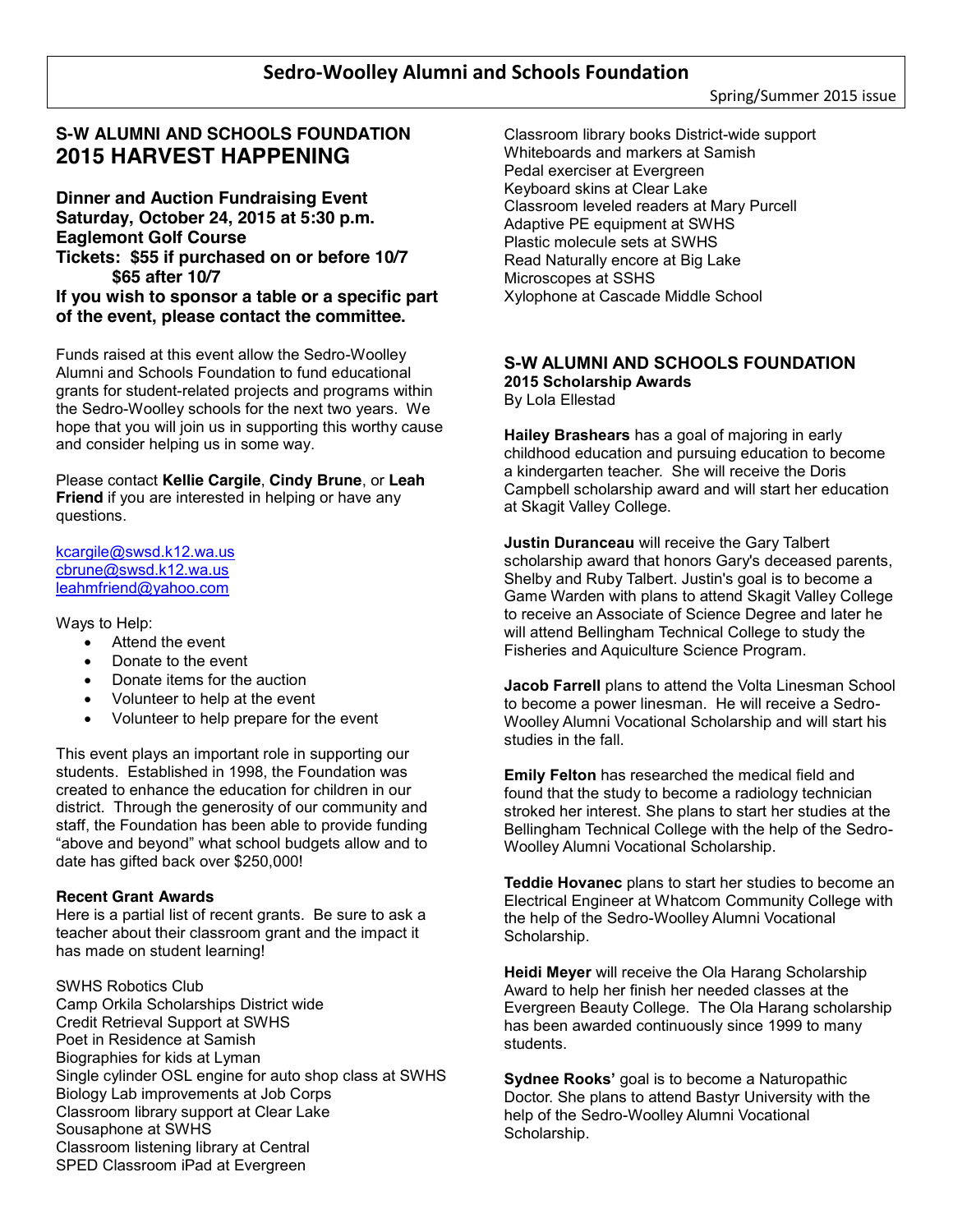# **PANCAKE BREAKFAST JULY 4TH**

By Steve Lidgard

The Sedro-Woolley Alumni & Schools Foundation, a non-profit organization run by community volunteers, is hosting their 8th annual pancake breakfast "Robyn's Pancakes for Kids" on July 4 from 6:30 a.m. to 10:30 a.m. The suggested donation for this delicious breakfast is \$5 per person and will be held at the Sedro-Woolley Senior Center located at 715 Pacific Ave, Sedro-Woolley. All proceeds raised during the breakfast help to benefit students in the Sedro-Woolley School District through the Foundation's grant program. Over \$200,000 in grants have been given to staff for classroom materials and programs since the Foundation began. The Foundation is "a partnership with our community, making a difference for our children."

## **SEDRO-WOOLLEY CAM**

Sedro-Woolley has a live downtown cam! Check out the happenings any time of the day or night at the City's web site:

#### www.ci.sedro-woolley.wa.us

Look for Hammer Heritage Square web cam! It's on the clock tower!

## **SWHS ALUMNI ASSOCIATION MERGES WITH SEDRO-WOOLLEY SCHOOLS FOUNDATION EFFECTIVE JANUARY 1, 2015**

The Sedro-Woolley High School Alumni Association and Sedro-Woolley Schools Foundation have merged both organizations, effective January 1, 2015.

Each organization's purpose and focus will be maintained in the new structure. The Alumni Association has historically worked to provide vocational scholarships to Sedro-Woolley school graduates. The SW Schools Foundation raises money to fund grants and improve SW schools at the classroom level. The new organization will do both, through a set of permanent committees.

To emphasize that the merged organization funds projects for students of all ages, the words "high school" have been dropped from the new name:

#### **Sedro-Woolley Alumni and Schools Foundation.**

The merged organization will continue to publish two newsletters per year and maintain a web site, blog, and Facebook page.

## **S-W ALUMNI AND SCHOOLS FOUNDATION BOARD OF DIRECTORS AND OFFICERS**

Brock Stiles, President Joe Jones, Vice President #1 Robin Taylor, Vice President #2 Lola Ellestad, Secretary Katherine Olson, Assistant Secretary Pam Baird, Treasurer Bonna Beitler, Assistant Treasurer

Gene Ashe Phil Brockman Cindy Brune Kellie Cargile Arlene Eastman Brett Greenwood Pat Hyatt Irene Johnson Judy Johnson Darrel Jones Aldi Kllogjeri Steve Lidgard Gayle Nilson Danielle Russell Barbara Thompson Lynn Torset Reidar Ytgard

Directors serve staggered three-year terms.

#### **FALL-WINTER 2015 NEWSLETTER**

You are welcome to provide class news and other tidbits for our Fall/Winter issue! Deadline will be September 15, 2015.

Our intent is to provide as much updated information as possible, but you'll find even more news on our blog, web site, and Facebook page. Submit your class information any time!

This newsletter was compiled and edited by Judy Johnson, class of 1971.

#### **MEMBERSHIP NEWS**

Please renew your membership for 2015, using the form insert and encourage your classmates to do the same!

**Thank you** to all who faithfully support our organization through memberships and donations to the scholarship programs and classroom grants.